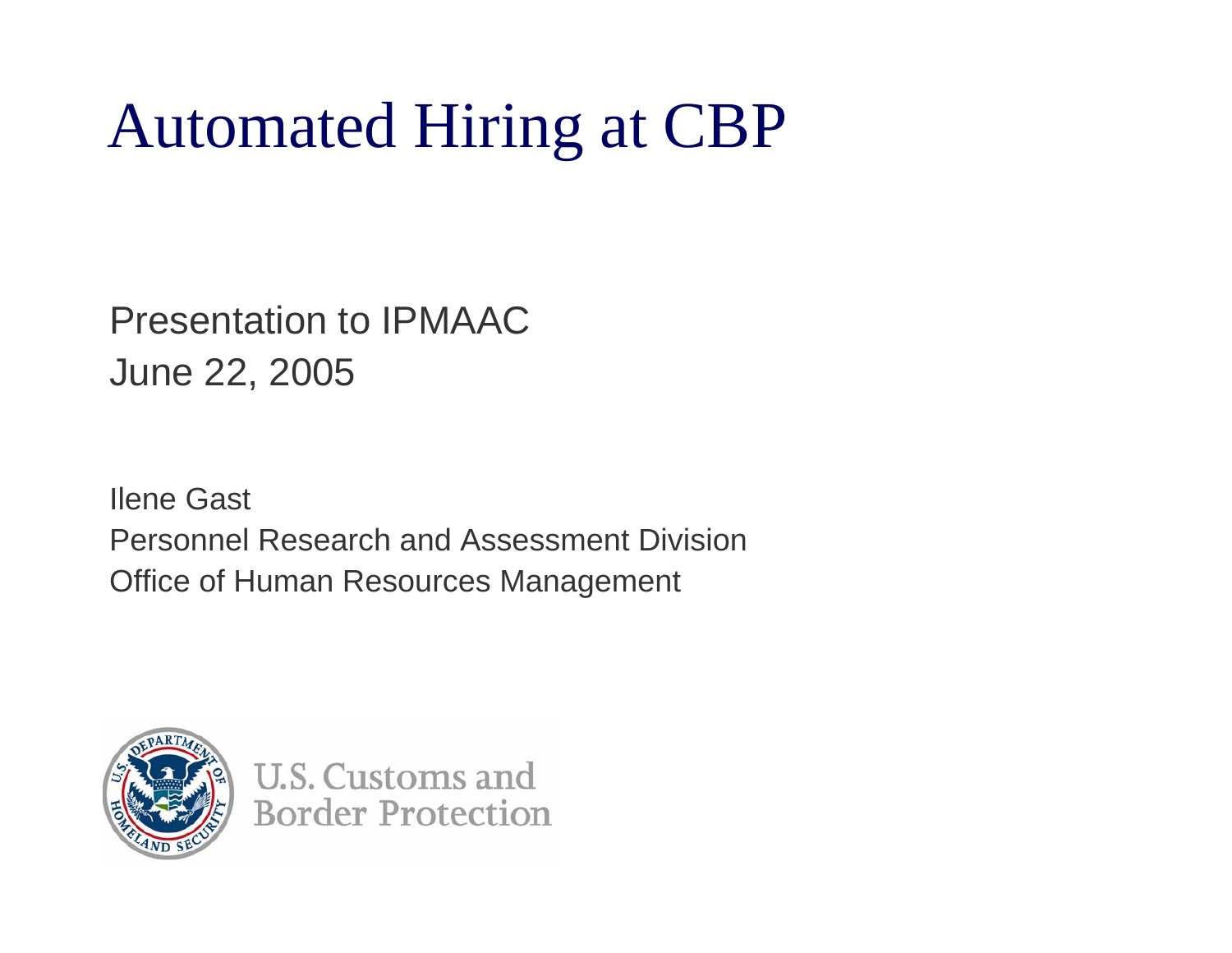#### **CBP's on-line application system**

- $\blacksquare$ Used to fill all jobs in CBP, ICE, and CIS
- Provides easily accessed platform for job applications
- Improves efficiency of processing job applications
- $\blacksquare$ Multi-year undertaking

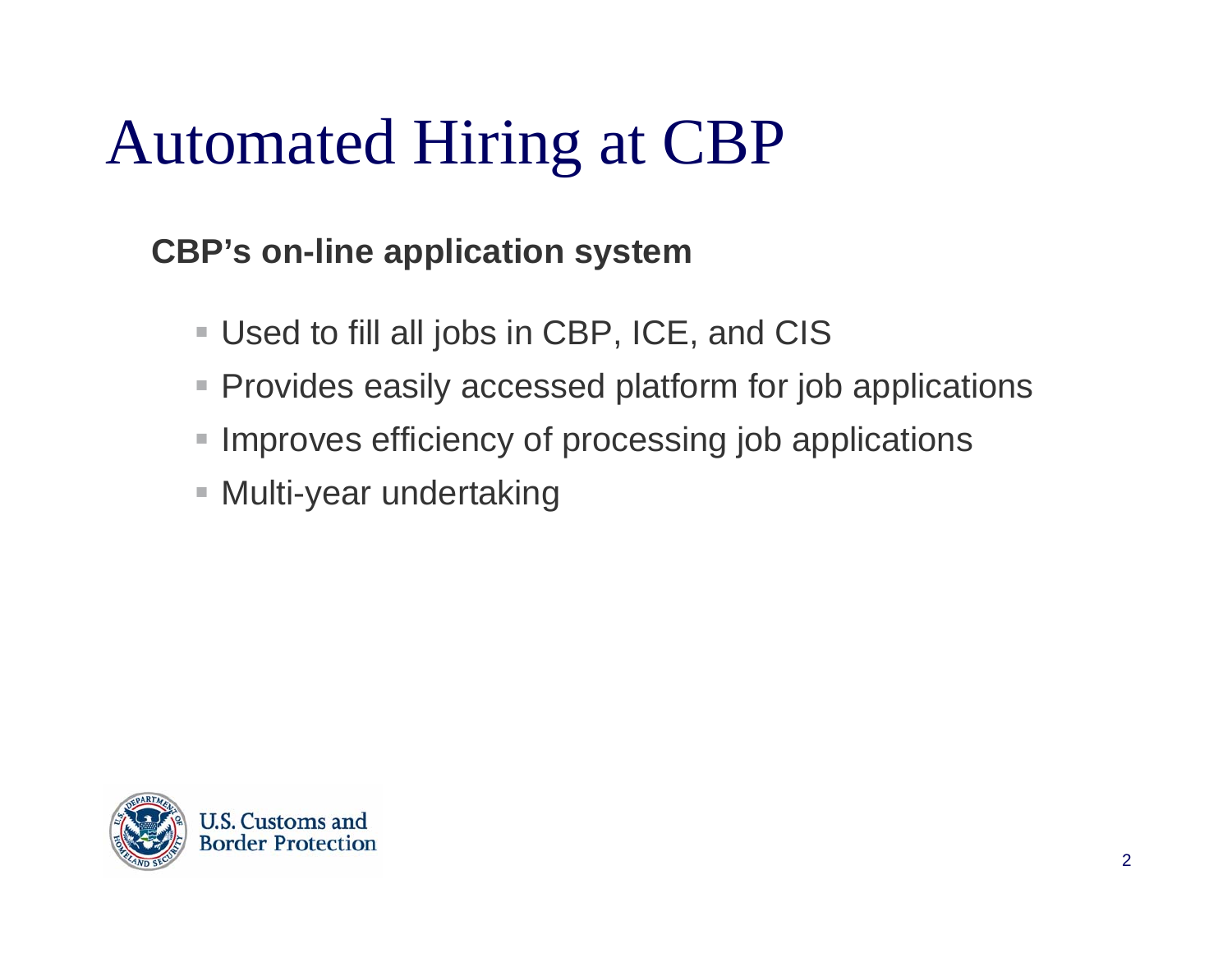#### **Consistent Application of Standardized Procedures**

- $\blacksquare$  Before developing questions, PRAD staff members:
	- Ц Receive training on the question development process
	- **Shadow experienced panel leader during the process**
- Additional tools ensure quality of resulting questions
	- "How to" protocol for running question development panels
	- Templates for completed occupations
	- Library of "general category" questions
	- Guidelines for writing questions

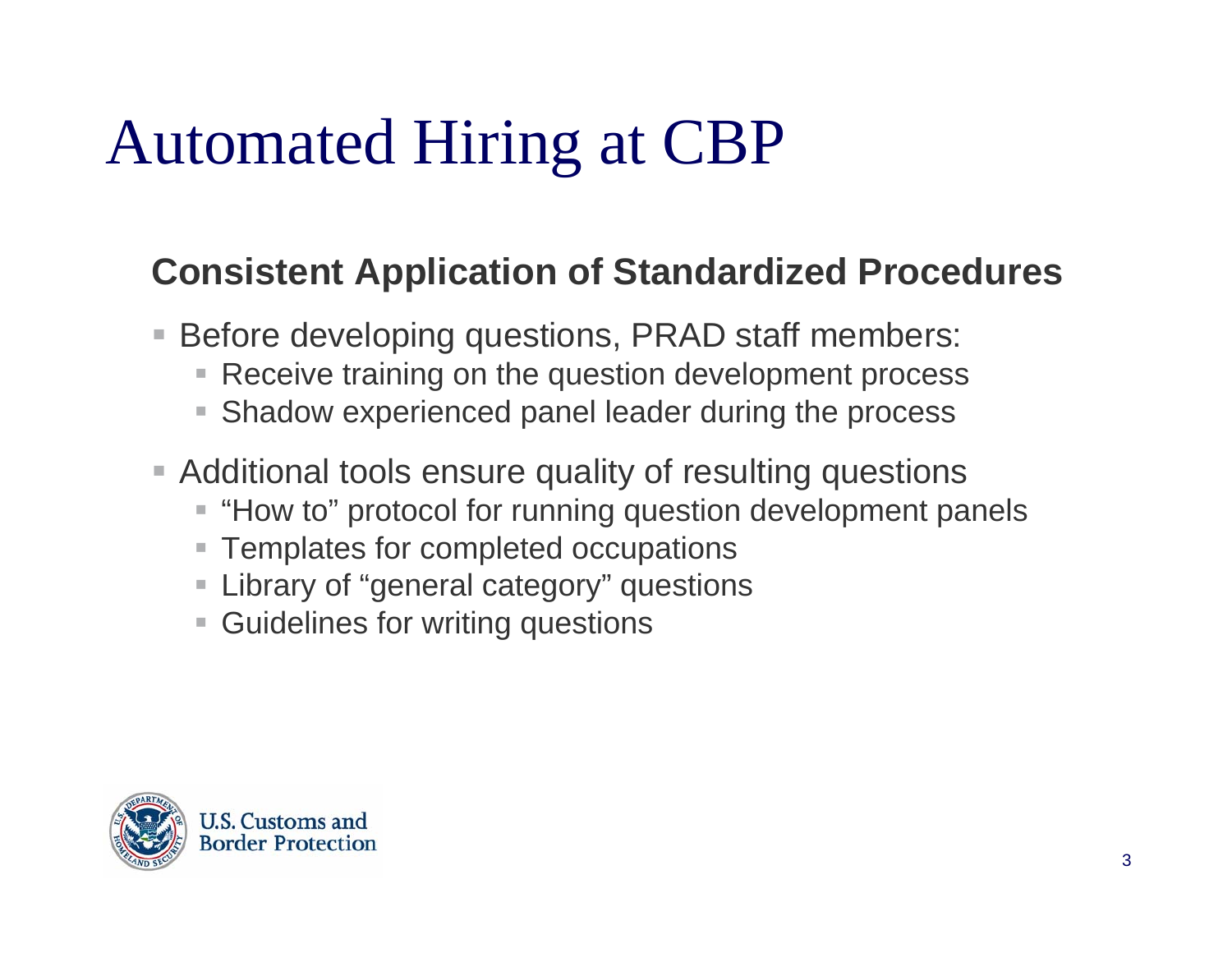#### **Consistent Application of Standardized Procedures**

- $\mathcal{L}_{\mathcal{A}}$ SMEs receive training in question development
- $\overline{\phantom{a}}$  Guidance provided to SMEs
	- $\overline{\phantom{a}}$ Keep statements and response choices as simple as possible.
	- $\overline{\phantom{a}}$ Write for maximum understanding.
	- ш Avoid statements and response choices that can have more than one interpretation.
	- ш Response options should represent the full range of performance
	- I. Response choices should distinguish among candidates.

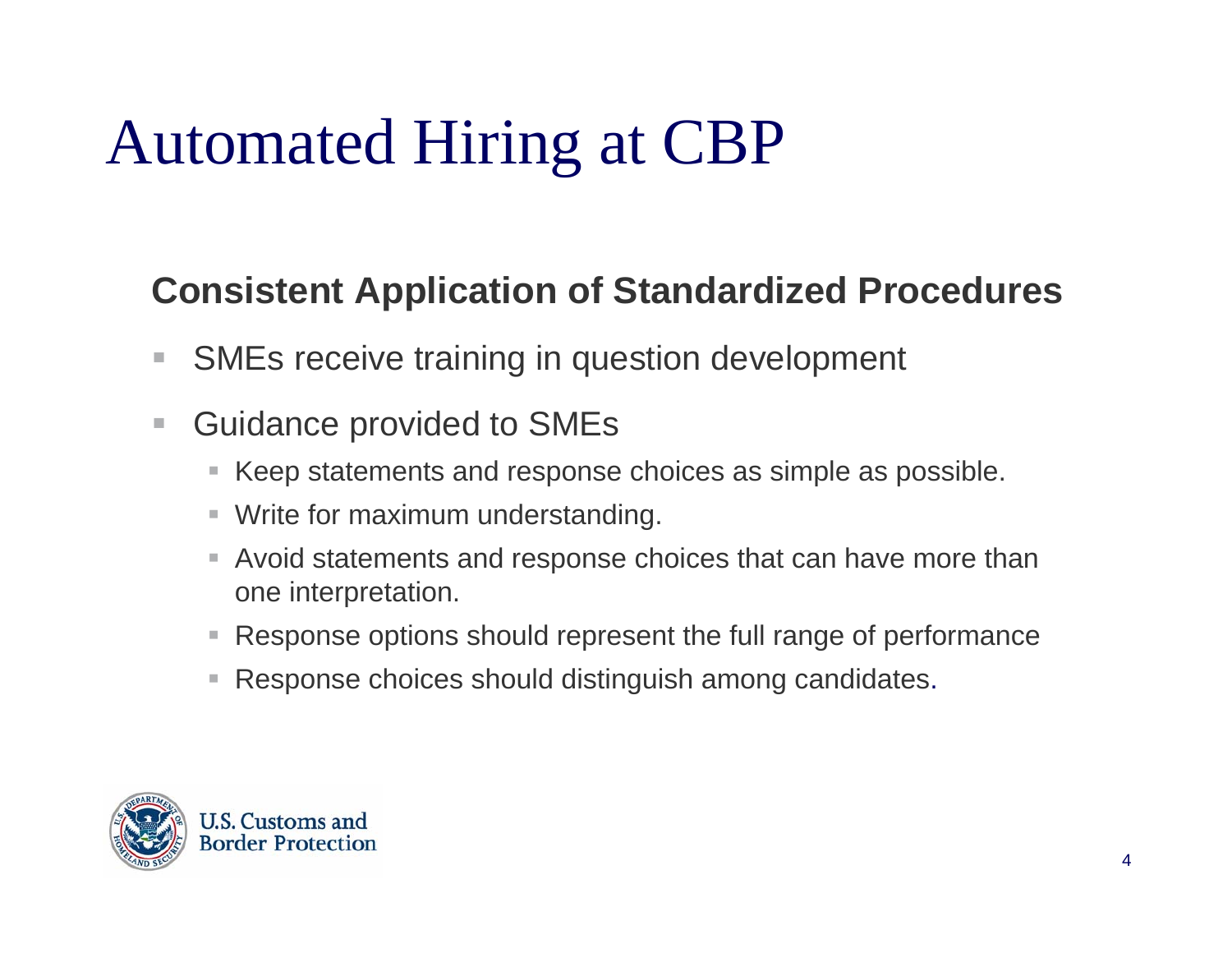#### *PRAD/SME Partnership*

#### **PRAD Role**

- п **Conduct** job analysis
- п **Develop** test plan
- $\blacksquare$  **Train** SMEs to write questions
- $\overline{\phantom{a}}$ **Edit** and **revise** questions
- $\mathcal{L}_{\mathcal{A}}$  **Assign weights** based on job analysis
- $\blacksquare$  Conduct final quality assurance review



#### **SME Role**

- **Complete** Job analysis
- п **Modify** test plan
- Ξ **Write** questions for critical and important tasks
- **Adjust weights** based on job experience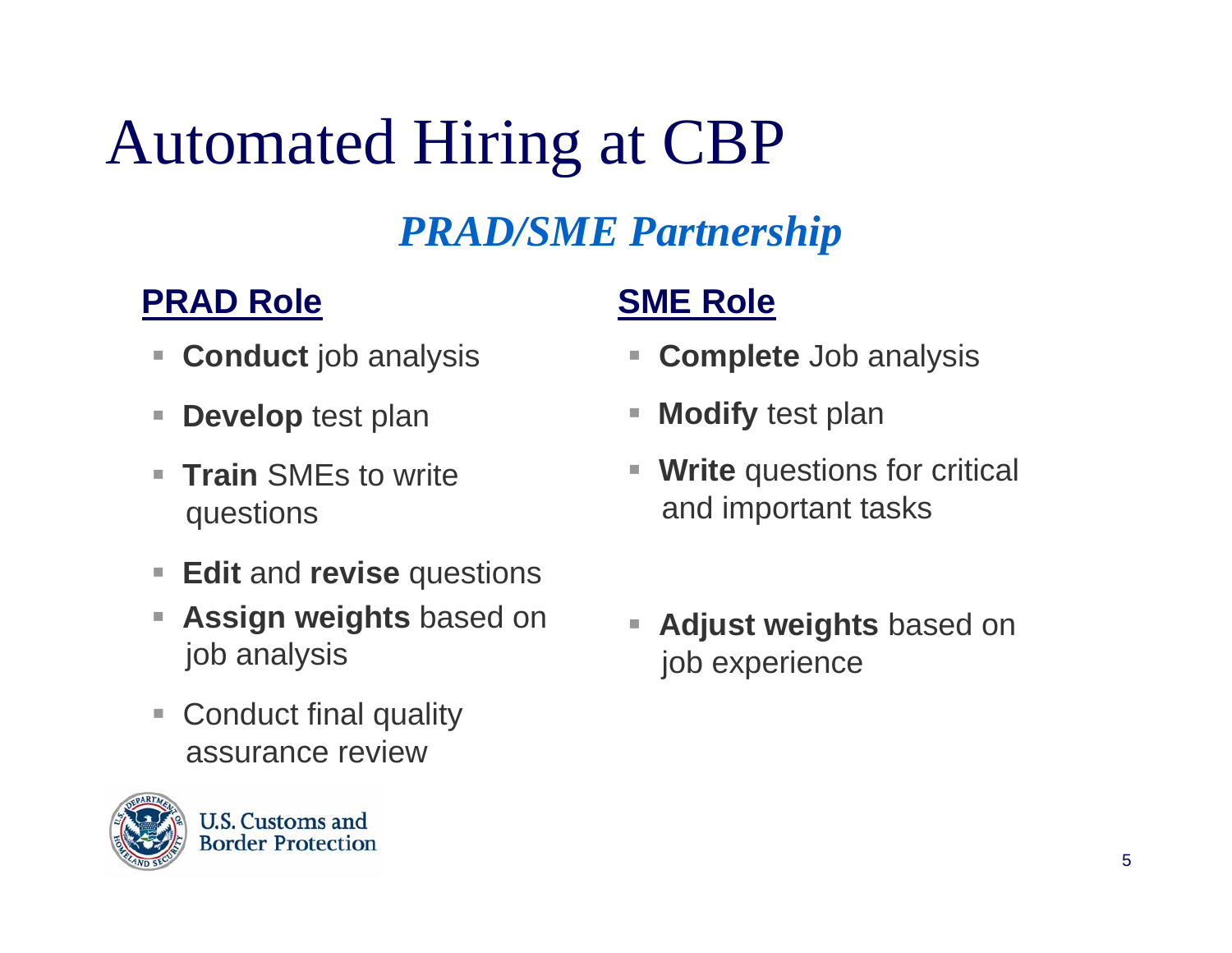#### **What do our questions look like?**

- $\mathcal{C}$  Question formats
	- Multiple-choice
	- $\overline{\phantom{a}}$ Multiple-answer/Multiple-choice
	- Yes/No
	- $\Box$  Long answer
		- Allows applicants to provide narrative justifying qualifications
		- Used sparingly
		- $\mathcal{L}_{\mathcal{A}}$ Is passed along to hiring official but does not get scored

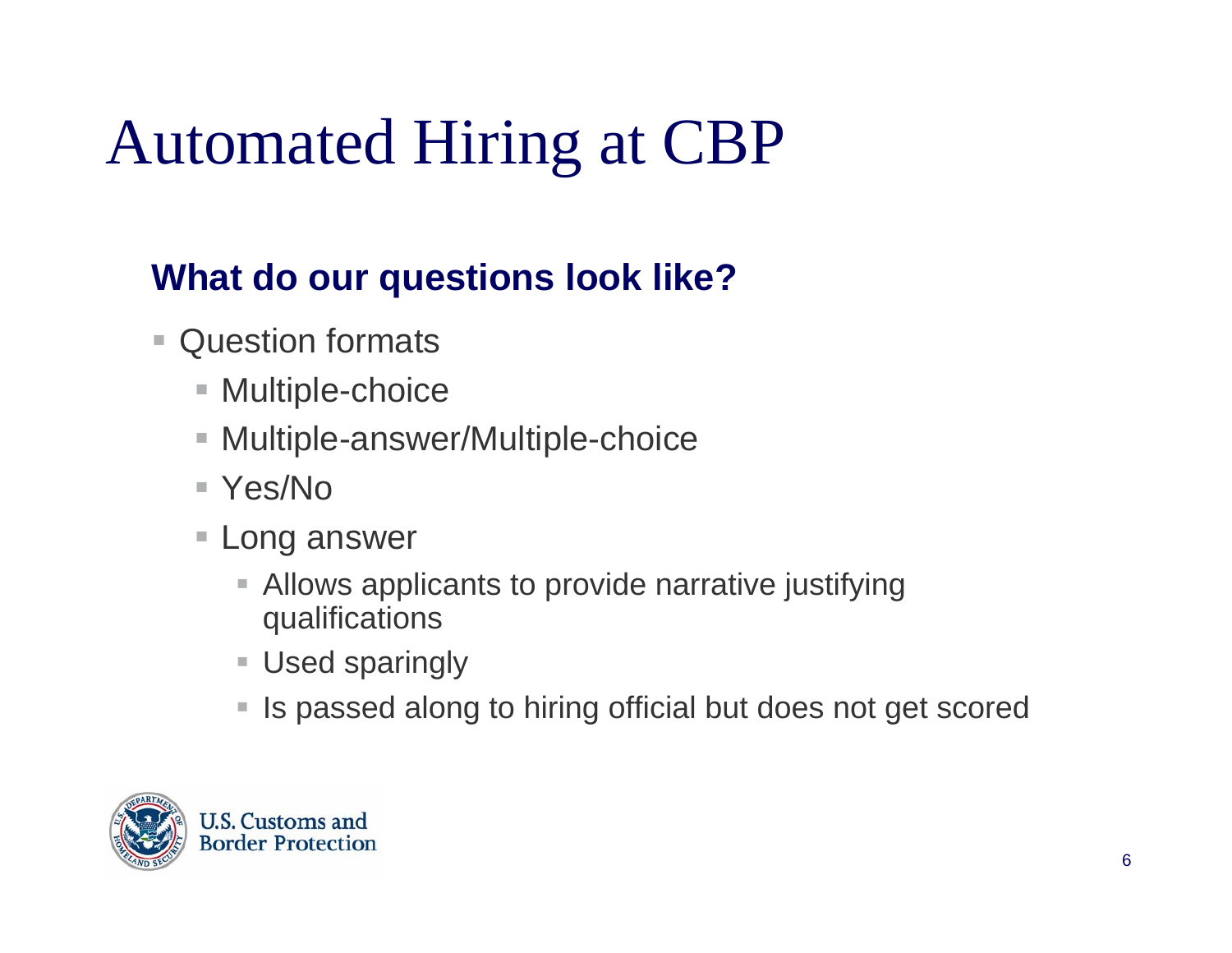### Sample Question:

### **Multiple-Choice with Follow-up**

 Identify the extent to which you have created and maintained a filing system (for example, files organized by date or in alphabetical order).

- A. I have had no experience in performing this task.
- B. I have received training in maintaining files or filing systems but have not performed the task on the job.
- C. I have used an established filing system to organize and maintain material.
- D. I have created/maintained a filing system for internal/external documents and cross-referenced files/documents by related topics, originators or required actions. I have also reviewed and identified files for archiving, retirement, or destruction.

 If you selected Response D in the previous question, list examples of the filing systems that you have created and maintained, including the methods that you have used to order the files (for example, alphabetical order, numerical order). If you selected Response A, B, or C, enter "Not Applicable."

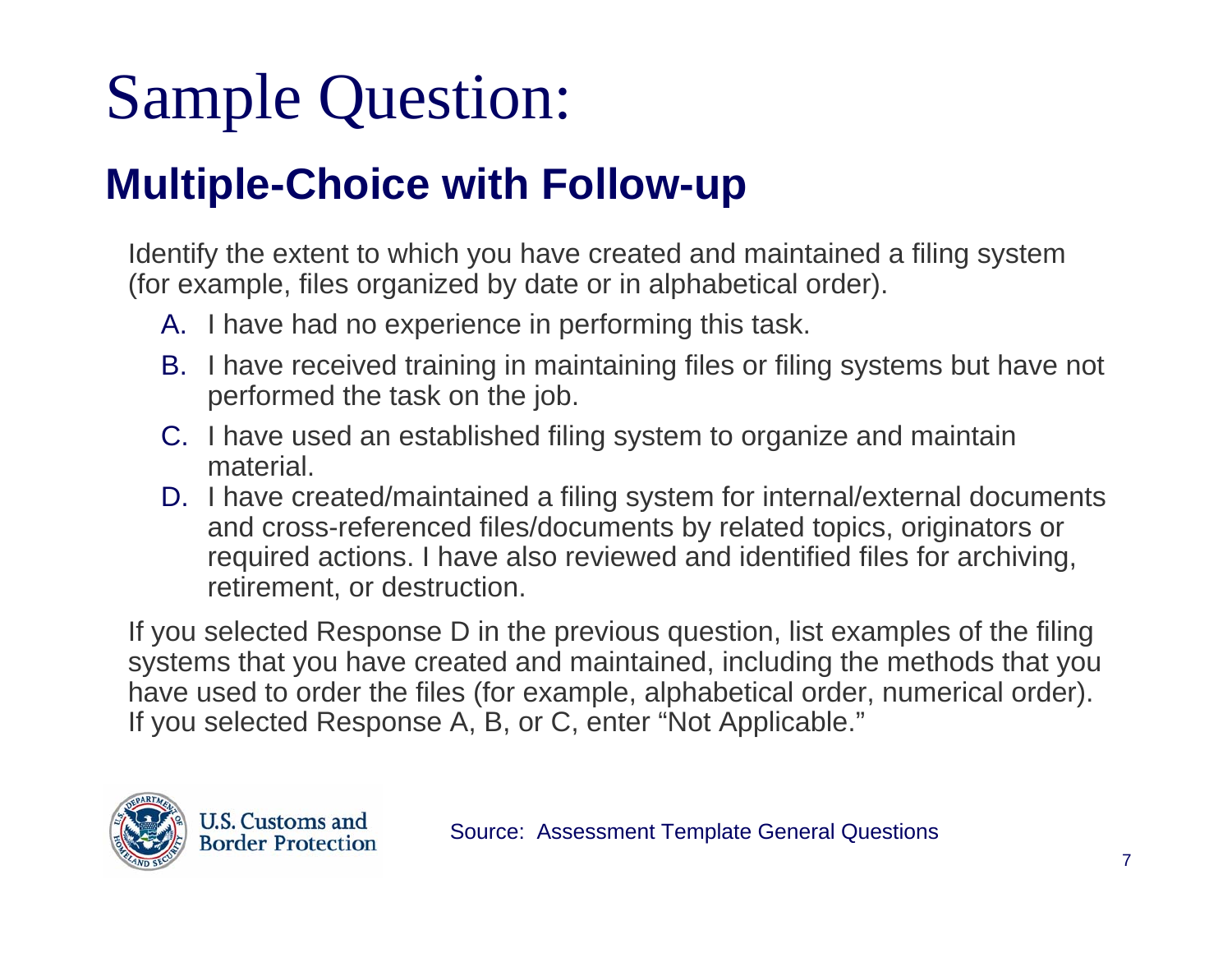### Sample Question:

### **Yes/No**

 Do you have experience in documenting, developing, or proposing employee disciplinary actions?

- YES
- NO

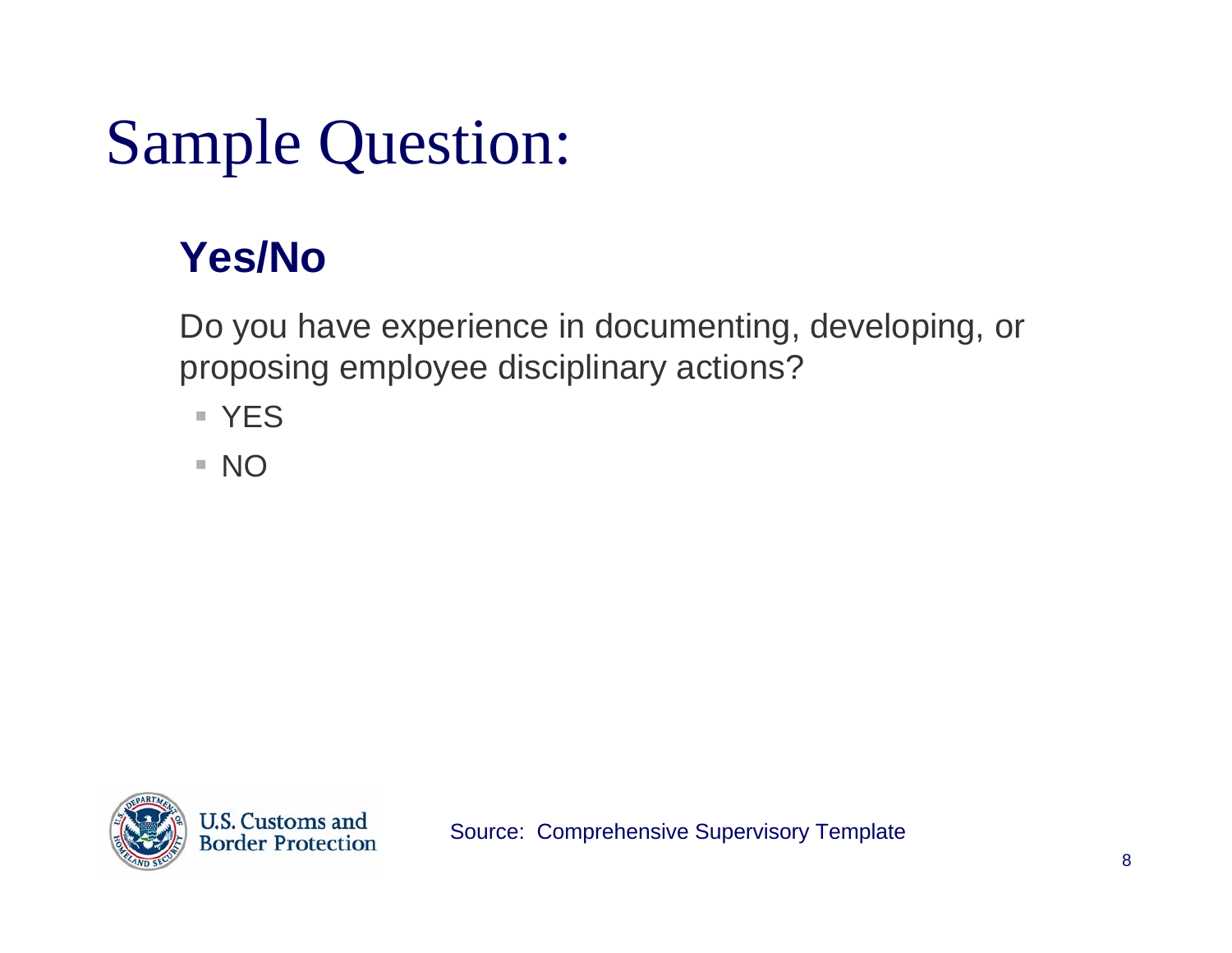## Sample Question:

#### **Multiple-Answer/Multiple-Choice**

 The following options describe experience in applying statistical techniques to the development and validation of personnel assessments. Select all that apply.

- A. I have taken coursework on statistical techniques for the behavioral sciences above the basic level.
- B. I have conducted test item analysis and used item analysis statistics in test construction.
- C. I have conducted statistical studies for test validation.
- D. I have performed analyses using multivariate statistics (for example, covariance structural modeling, multidimensional scaling.)
- E. I have performed item calibration using the three-parameter model of item response theory.